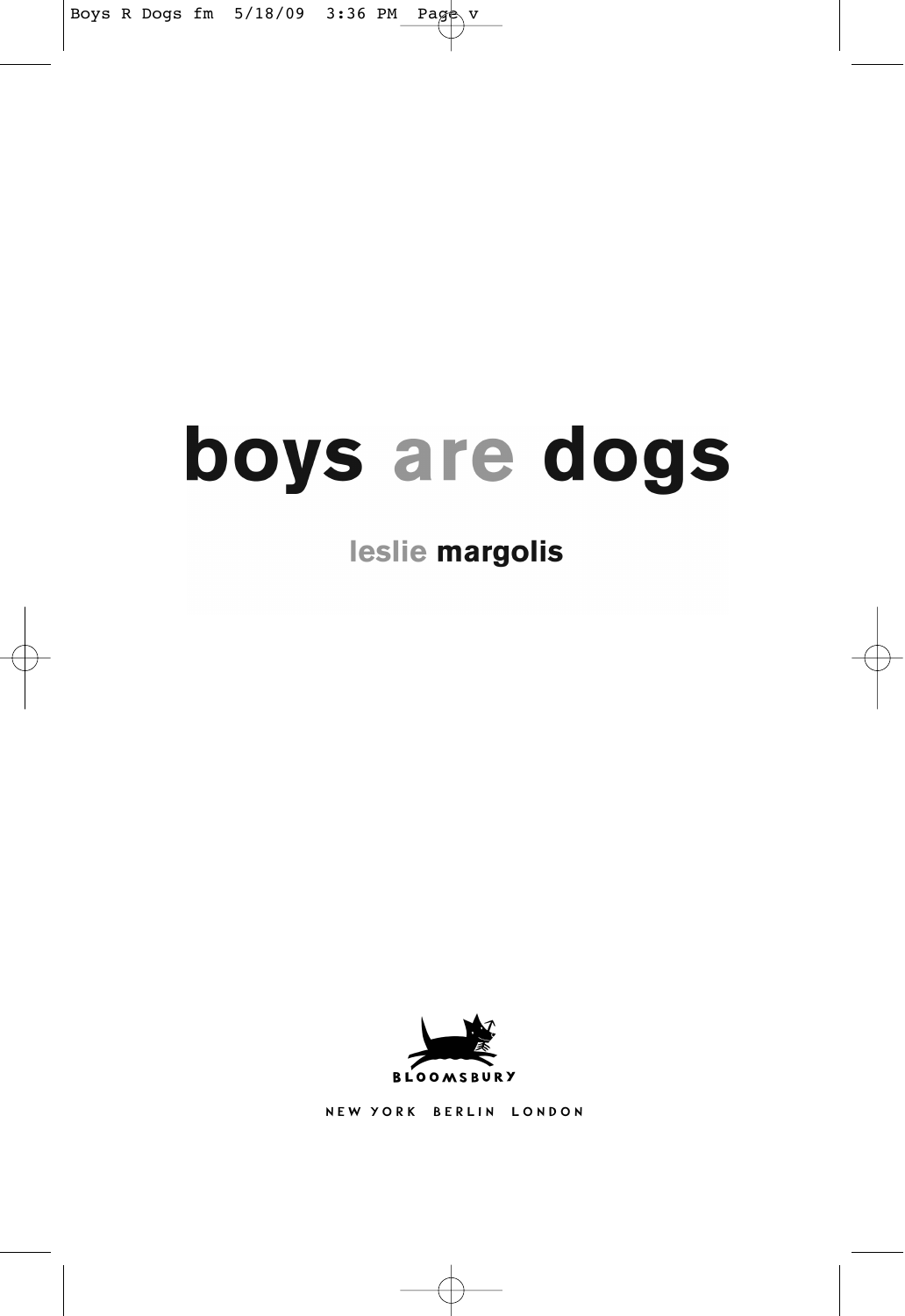

**dog-speak**

Something weird happened at school on Monday.<br>As soon as Tobias's foot made contact with my chair, I turned around and said, "Tobias, stop."

I didn't think about what I was doing first. The words just came out bossy before I could stop myself.

And Tobias actually looked at me. He seemed surprised and a little alarmed, like he didn't know me. Like he heard something different in my voice, and maybe realized I was someone he didn't want to mess with.

His stunned silence didn't last long, though. Within seconds his features twisted back into a look of annoyance.

"What?" he asked.

"Cut it out," I snapped.

Tobias waited, but just for a few minutes. Clearly he wasn't about to give up that easily.

The next time he kicked me I turned around and spoke even more forcefully. "I said, stop kicking my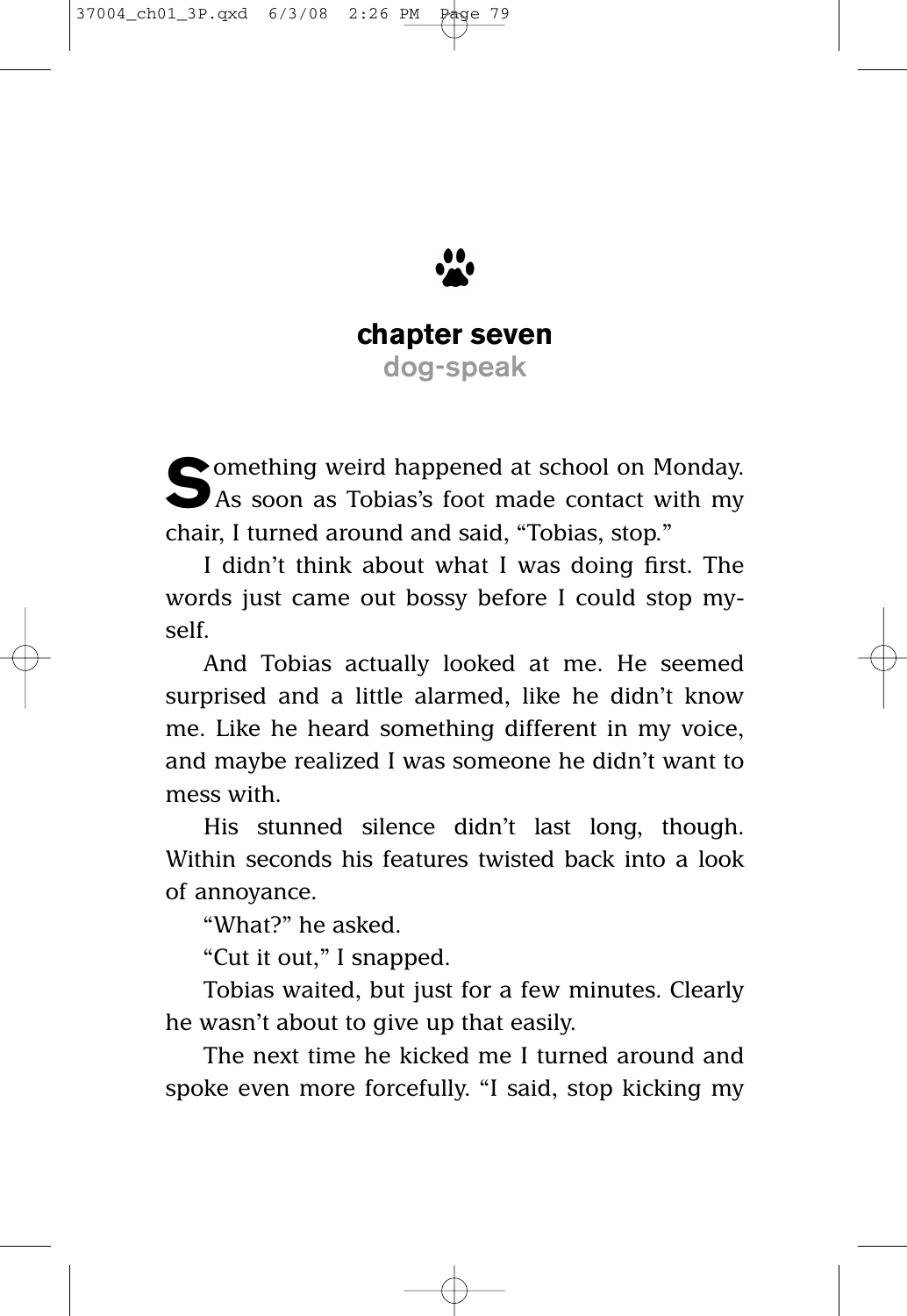chair!" I didn't mean to be so loud, but from the way the entire class stared, it was clear that everyone heard me.

"What's with the ruckus?" asked Mr. Beller.

I quickly faced forward. My first instinct was to stay silent and pretend like nothing was the matter. That was the easiest thing to do. But it wasn't fair that I should get in trouble, when all I did was sit there and try to pay attention.

It wasn't me causing the ruckus. And who used a word like *ruckus,* anyway? It was even dumber than calling something a *shenanigan*.

Something bubbled up from deep inside me. I don't know where it came from, or what it was, exactly. Last week I would've apologized softly. Last week, I'd have done anything to deflect the class's attention. But something had changed.

I took a deep breath and said, "I'm sorry, sir. I mean, Mr. Beller. I didn't mean to cause a ruckus. I was just asking Tobias to please stop kicking my chair, because it's distracting."

Behind me, Tobias groaned.

"Mr. Miller," said our teacher. "Are you kicking Annabelle's chair?"

Tobias stayed silent. All eyes were on us. I didn't want to be a snitch, but he'd left me with no choice. Another few weeks of the kicking and I might develop a case of serious whiplash. Okay, perhaps that's a stretch, but still. The guy was annoying, and I couldn't let him get away with it anymore.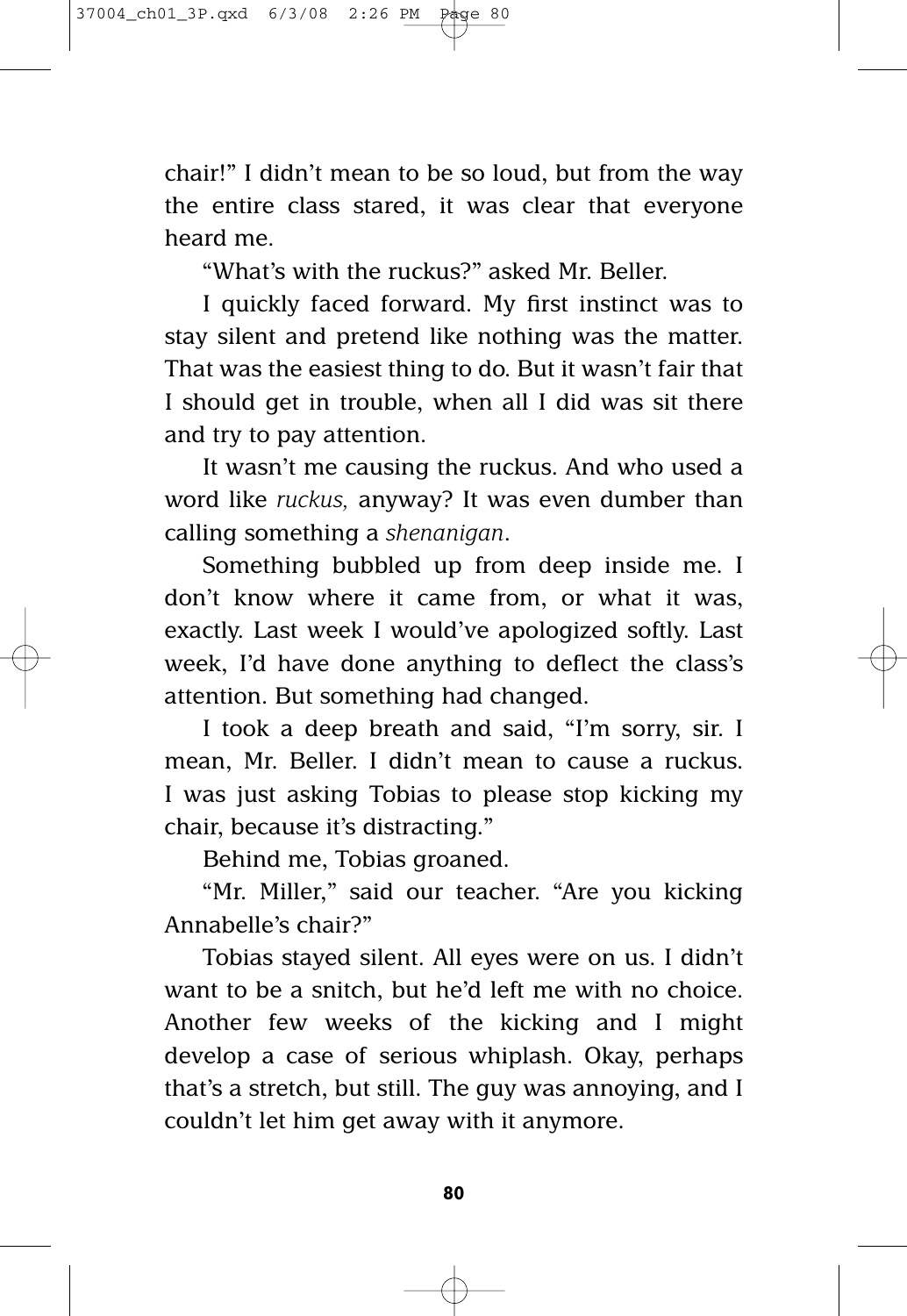I heard the sounds of muffled giggles but for once I didn't care.

"Tobias?" our teacher asked.

"Don't worry about it, Mr. Beller," I said. "I was probably mistaken. Maybe it was just the wind, or something."

A few students laughed, Claire included.

An annoyed Mr. Beller looked from Tobias to me. "Well, then. Everyone pull out your homework and pass it to the front. I trust there won't be any more interruptions."

As Mr. Beller blabbed on about the correct format for our book reports, due in just a couple of weeks, I watched the second hand sweep its way around the face of the clock. One minute went by, then two. Tobias didn't kick.

I sat up straight and took notes. Amazingly, I made it to the end of class without feeling like someone's kickboxing target. When the bell rang, I gathered my things.

Tobias left fast with his books tucked under one arm. "See you in science," I called after him, just because I could. Tobias ignored me, but I didn't care.

I sailed through social studies and the rest of the morning. At lunch, Claire told everyone how I'd gotten Tobias into trouble. "He was shocked. It was like no one had ever challenged him before. She was awesome."

"How did you do it?" asked Emma, staring at me carefully.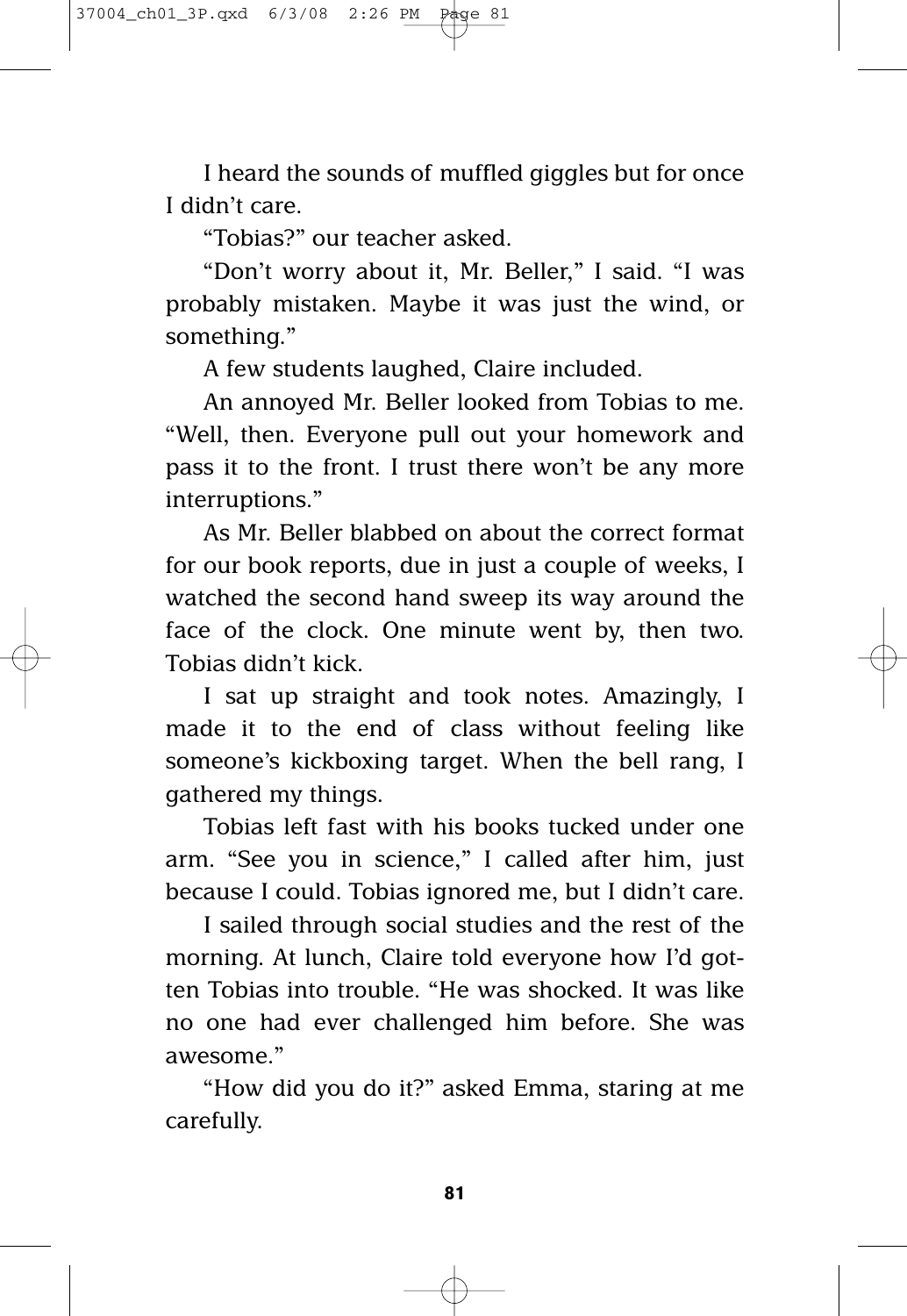"I don't know," I said with a shrug. "It just sort of happened."

"Impressive," said Rachel.

"Totally," Yumi agreed.

"It wasn't a big deal," I told them. But the thing is, it was.

As soon as the bell rang, I hurried to science, excited because we'd finally get to use the lab equipment this week.

When I sat down, Ms. Roberts passed out microscopes—one for each lab group. We also got a small envelope that contained six numbered slides. We were supposed to take turns looking at each slide so we could write down our observations. For homework, we needed to try and figure out what we were looking at.

Not to sound like a nerd or anything, but I was excited, because the assignment was like a puzzle and I'm into that sort of thing.

When our microscope landed on our table, I had to smile. This wasn't like the cheap plastic one I got for my eighth birthday that melted into an orange puddle two weeks later. (Never bring a plastic microscope to the beach, and definitely don't leave it in your mom's car on one of the hottest days of summer.) This microscope was heavy and serious looking, a real piece of scientific equipment. I thought so, anyway.

But before I could get my hands on the thing,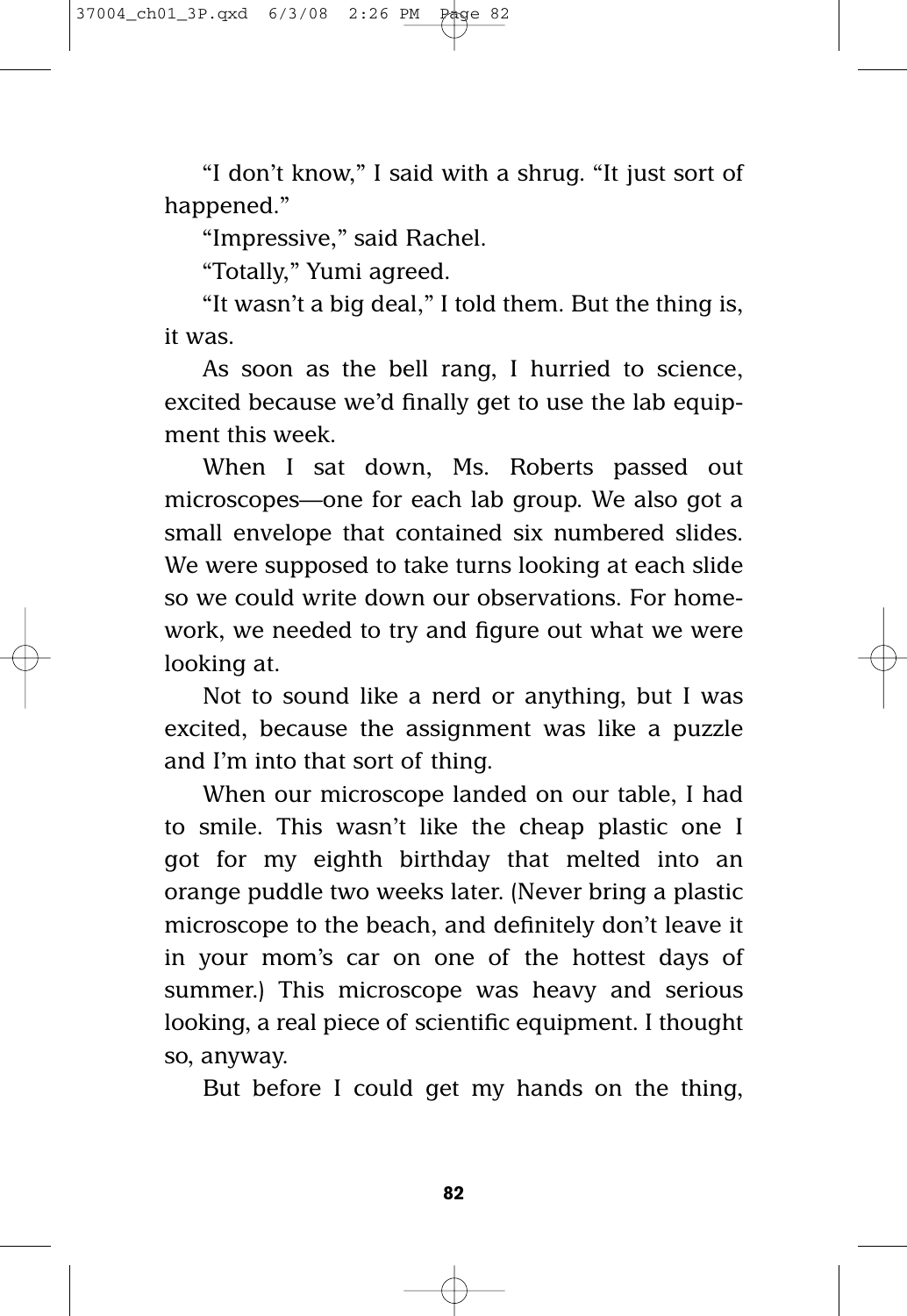Tobias grabbed it and slid it to his side of the table. "I'll go first," he said.

My smile quickly faded. I was about to protest, when someone whispered, "Spaz," from the table behind us.

As the guys snickered, I hunched into myself and pretended like I didn't hear.

Tobias slipped the first slide in, bent over the viewfinder, and peered inside. I watched him adjust the side dials, bringing the tray closer to the lens. I was curious, but didn't want to get too close. Anyway, I figured I'd have a turn soon enough.

A few seconds later, Oliver stood up and walked to the other side of Tobias. He leaned in, with his elbows resting on the edge of the table. "Let's see," he said.

"Hold on." Tobias kept one hand on the arm of the microscope and used the other to shield it from Oliver.

At least he acted rude to us both.

"Come on," said Oliver. He seemed so anxious, I almost felt bad for the guy.

Tobias finally passed him the microscope. Oliver peered through and said, "Whoa."

"What?" I asked.

They ignored me.

Tobias took down his notes.

Oliver kept looking. "That's pretty cool," he said. "I know," Tobias replied.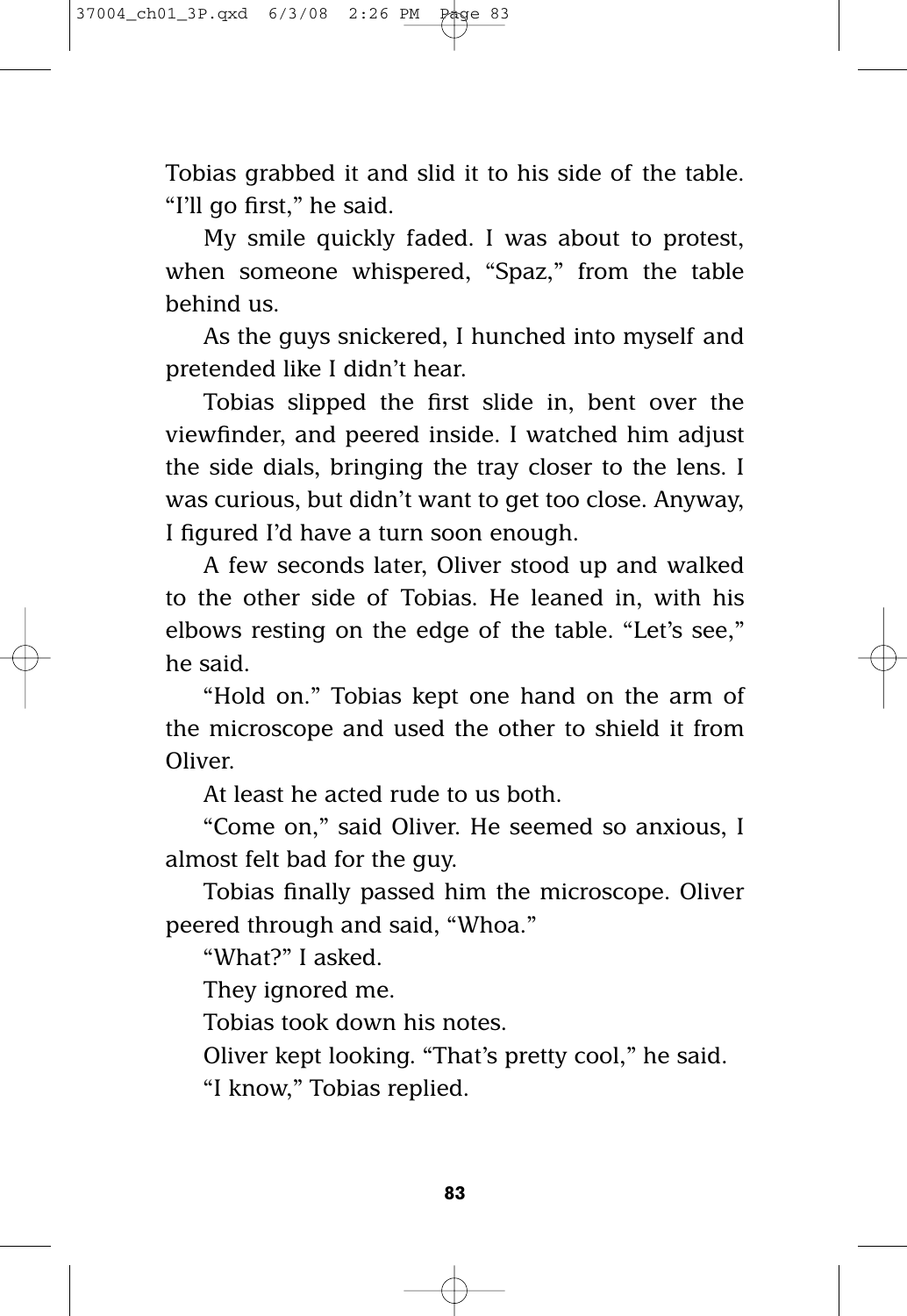"Let me see."

Oliver tried to pass me the microscope but Tobias pulled it away and grabbed the next slide.

"Wait, I didn't get a turn," I said, which shouldn't have been necessary. I mean it was obvious I hadn't seen it.

"Too late, Spazabelle." Tobias pointed to the clock. "We're running out of time."

He stared me down, challenging me to object, but I couldn't.

I watched them go from slide to slide to slide, and I didn't say a word.

Tobias wrote down his observations with my pen. He didn't even ask this time. He just saw it sitting there and took it. When I tried to see what he was writing, he blocked his page with his elbow.

They let me look at the last two slides, but only because Ms. Roberts strolled by our table and asked how we were all doing. Slide number five looked like little gray scratches on glass. Slide number six looked like bigger scratches. I'm sure it all would've made more sense if I'd seen the sequence from the beginning, but now I had no idea what I was looking at. I told myself it didn't matter. I could always ask Yumi later on, since she had Ms. Roberts first period. But that wasn't the point. I was mad at the boys for hogging the microscope for the entire class. And I was mad at myself, too, because I let them.

I wish I knew what came over me in English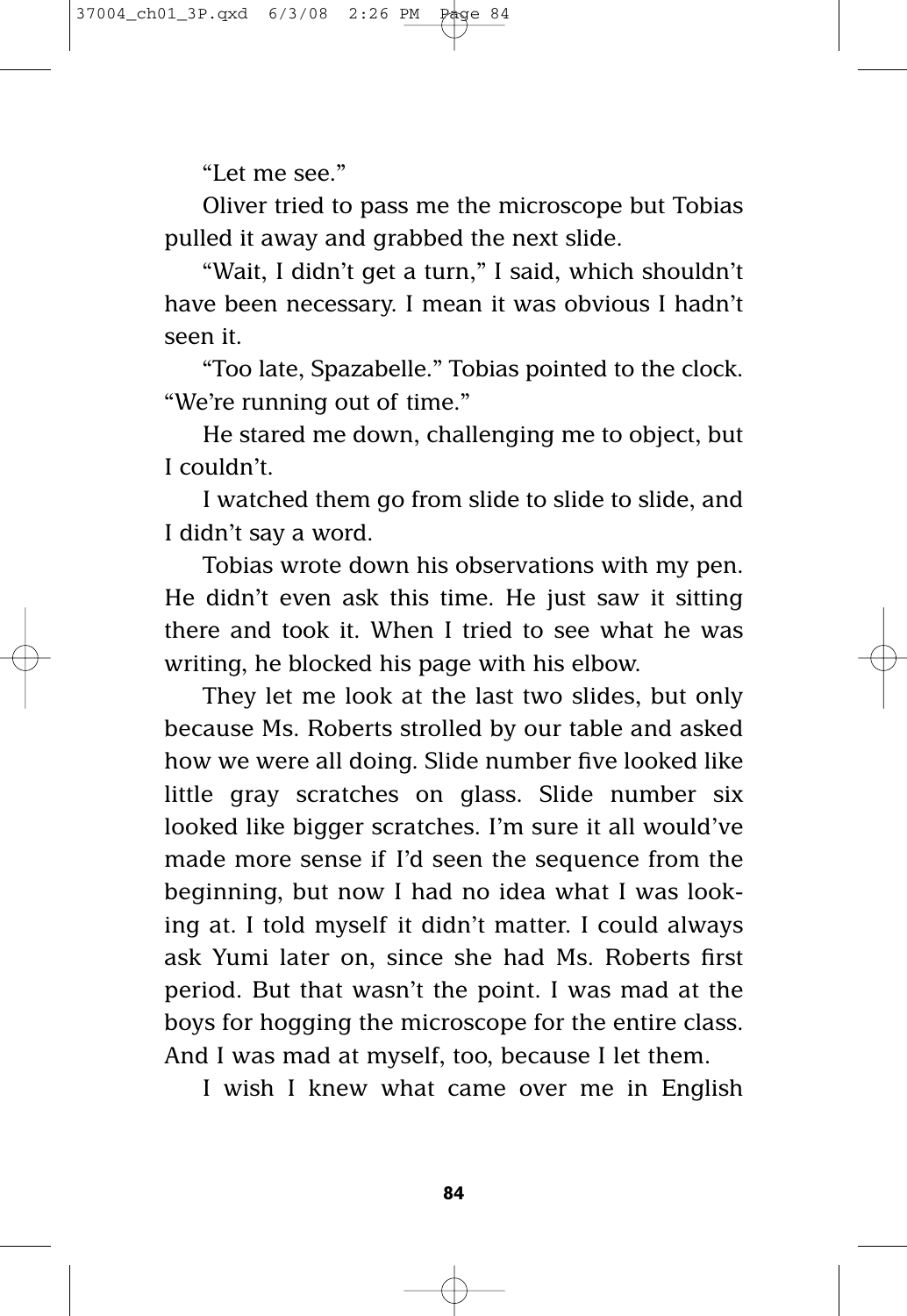class. Why had it been so easy to stand up to Tobias then?

I couldn't figure it out.

Not until I got home and took Pepper for a walk.

Before I opened the front door I said, "Pepper, sit." And I hardly recognized my own voice.

It's because my tone sounded different—stronger and more commanding. I was only following the instructions. My dog-training book said I had to talk to Pepper like that so he'd actually listen. And it worked.

But here's the thing: I'd talked to Tobias that way, too.

The dog-training lesson worked on a boy.

Wow. Just thinking about the possibilities made my brain spin. When I first met Pepper, he was wild and unruly. Just like Tobias and the other middle school boys.

With my dog, all I had to do was learn some rules, pitch my voice a certain way, and give him commands. Pepper's behavior got better every day.

It got me thinking. . . . Was it actually possible to train boys like I trained my dog?

Yes, it already had worked on Tobias this morning. But could it work on other boys, too?

And what about the other lessons? Would they apply?

I ran upstairs, sat down at my desk, and opened up the book. Taking a pencil, I crossed out the word "dog" and replaced it with "boy."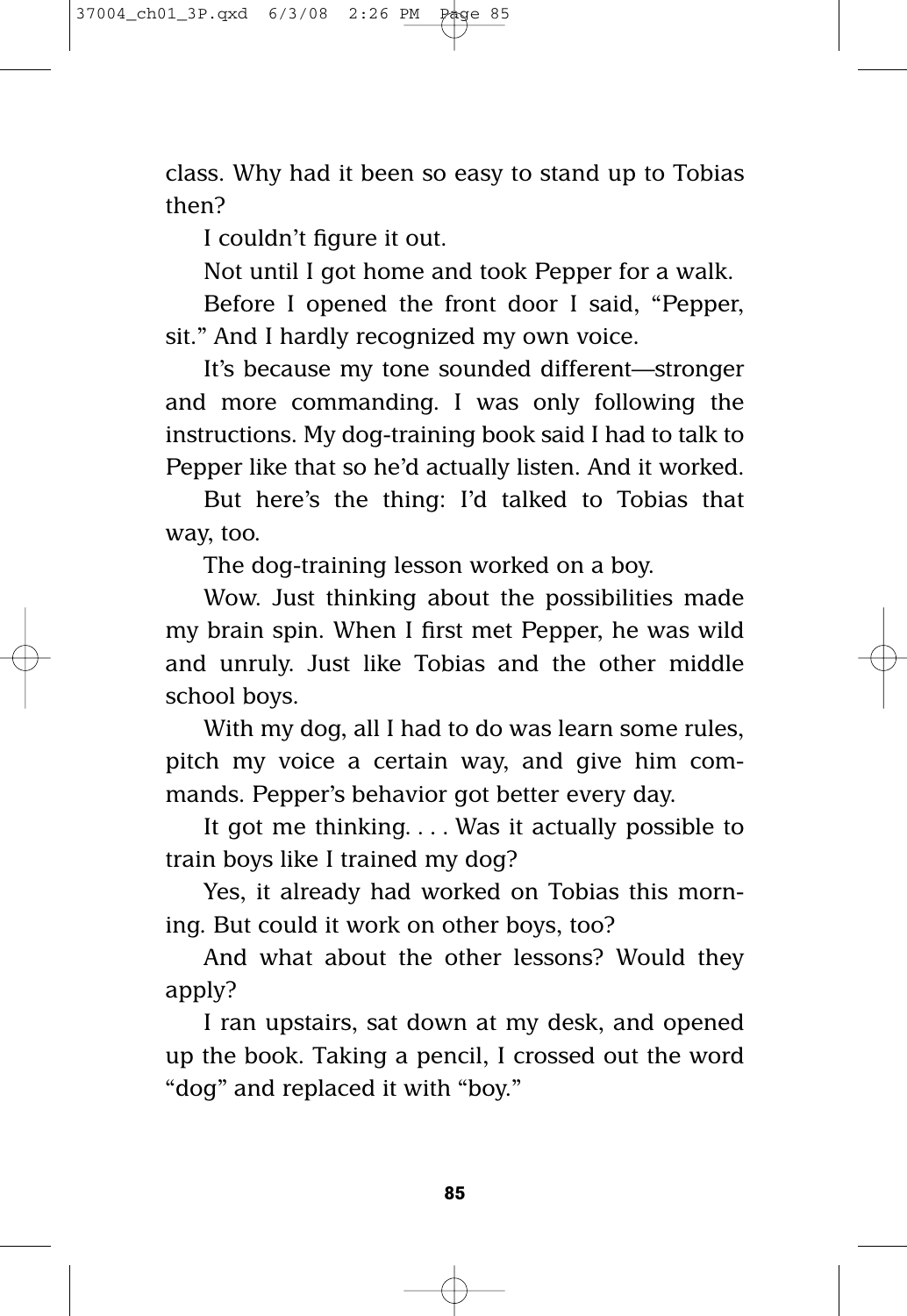$\mathcal{L}_{\text{N}}$  UNDERSTANDING  $\mathbb{Z}$  OQ-SPEAK Talk to  $\phi$  and in their own language. Your tone is just as important as your words. *Stay? Sit? Come?* Don't ask them. Tell them. You're the boss, so act that way. Make your commands firm, short, and to the point. This is how you'll get dogs to listen to you. Boy boys

It totally made sense! I flipped through the book, looking for other lessons to adapt, and found plenty: positive reinforcement, bribery, walking on a leash. Okay, maybe not walking on a leash, but the others would work. This was amazing. Monumental. Completely awesome. If I could actually pull it off, that is.

Just reading about it made me feel better.

Later that night, Mom poked her head into my room. "You're studying hard," she said.

I grinned. "Well, like you said, sixth grade is a lot of work."

She smiled back. "I was going to remind you to take Pepper outside before you went to bed, but since you're working, I'll do it myself."

"Okay, thanks," I said.

When she brought the dog back into my room, I was almost halfway done translating the book.

"It's getting late, Annabelle."

I yawned. "I'll go to bed soon."